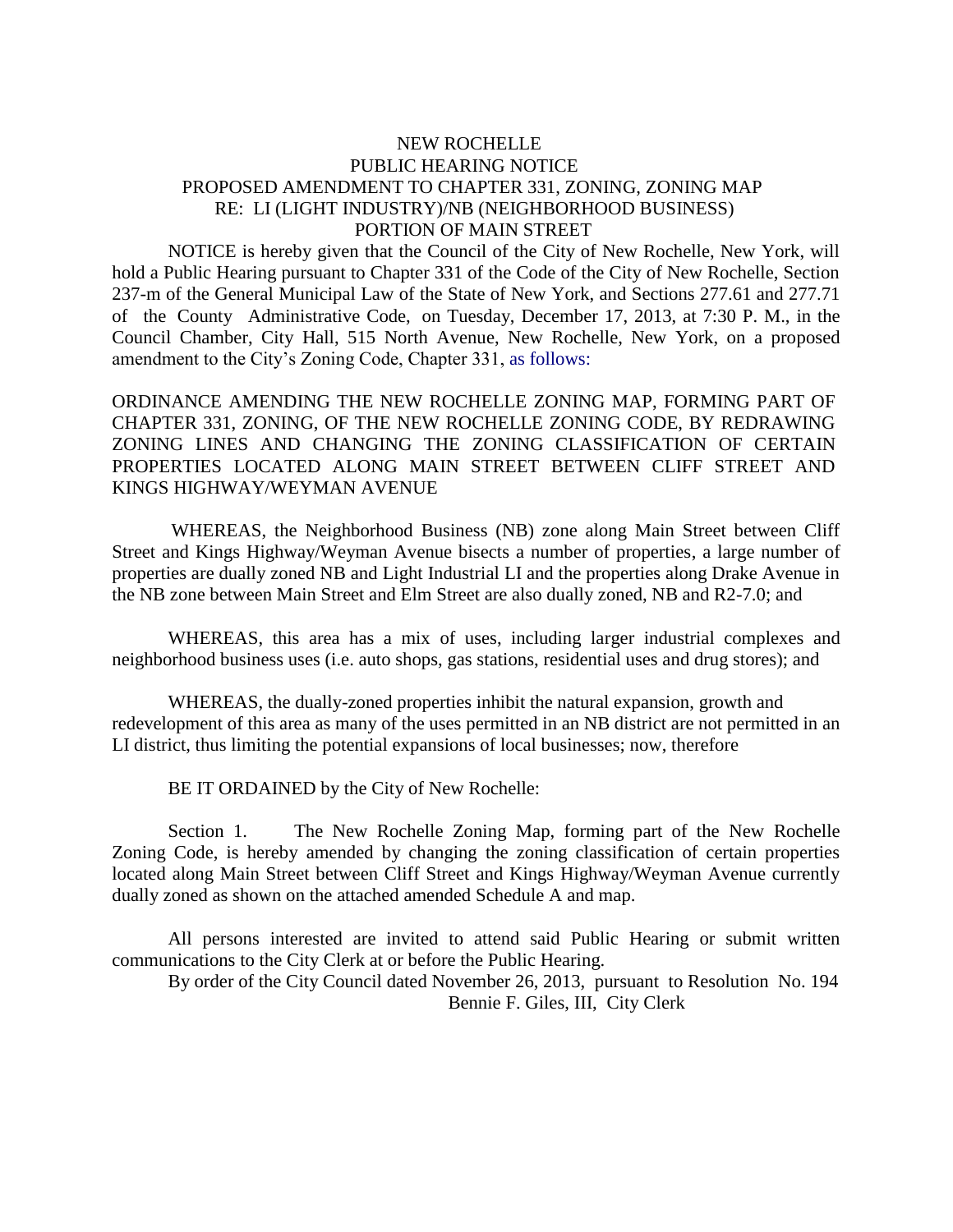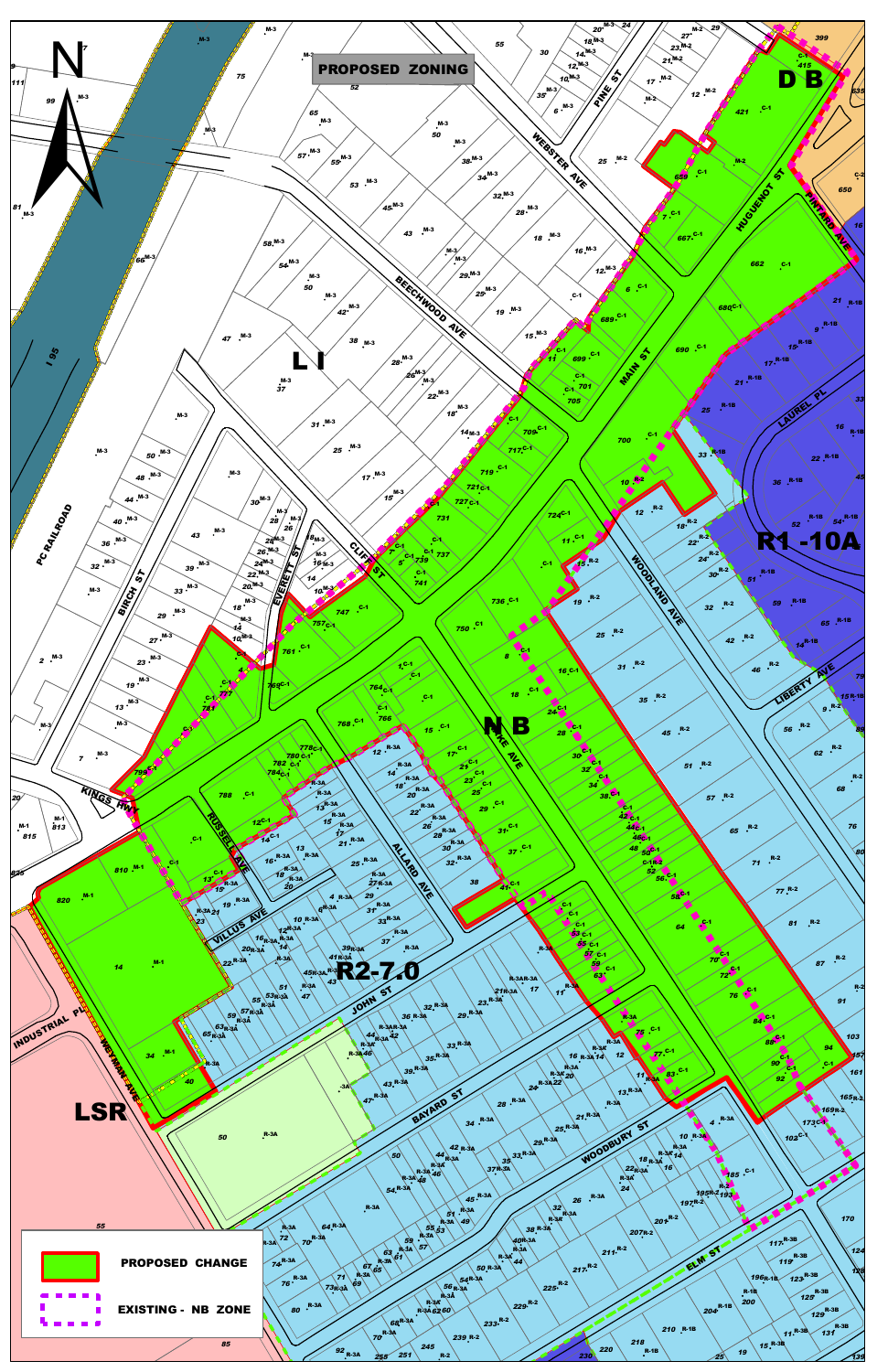| <b>SECTION BLOCK</b>                      |            | LOT | <b>PARCEL ID</b>               | ZIP   | <b>ADDRESS</b>                            | <b>PRIMARY OWNER</b>                            | <b>ZONING</b>          | <b>PROPOSED ZONING</b>                           |
|-------------------------------------------|------------|-----|--------------------------------|-------|-------------------------------------------|-------------------------------------------------|------------------------|--------------------------------------------------|
| $\overline{2}$                            | 439        |     | 30 2-439-0030                  |       | 10801 659 Main St                         | Main Street Llc                                 | NB/LI                  | <b>NB</b>                                        |
| $\overline{2}$                            | 460        |     | 19 2-460-0019                  |       | 10801 10 Woodland Ave                     | 700 Main Street Realty                          | NB/R2-7.0              | <b>NB</b>                                        |
| $\overline{a}$                            | 460        |     | 27 2-460-0027                  |       | 10801 700 Main St                         | 700 Main St Realty Corp                         | NB/R2-7.0              | <b>NB</b>                                        |
| $\overline{a}$                            | 481        |     | $3$ 2-481-0003                 |       | 10801 94 Drake Ave                        | Frank Arminio                                   | NB/R2-7.0              | <b>NB</b><br><b>NB</b>                           |
| $\overline{c}$                            | 481        |     | 4 2-481-0004                   |       | 10801 92 Drake Ave                        | Jeffrey Mitchell                                | NB/R2-7.0              | <b>NB</b>                                        |
| $\overline{\mathbf{c}}$<br>$\overline{a}$ | 481<br>481 |     | 5 2-481-0005<br>6 2-481-0006   |       | 10801 90 Drake Ave<br>10801 88 Drake Ave  | Vittorio Magnoli<br>Anna Maria Magnoli          | NB/R2-7.0<br>NB/R2-7.0 | <b>NB</b>                                        |
| $\overline{c}$                            | 481        |     | 8 2-481-0008                   |       | 10801 84 Drake Ave                        | 86 Drake Realty Inc.                            | NB/R2-7.0              | <b>NB</b>                                        |
| $\overline{a}$                            | 481        |     | 10 2-481-0010                  |       | 10801 76 Drake Ave                        | Maria Marciante                                 | NB/R2-7.0              | <b>NB</b>                                        |
| $\overline{a}$                            | 481        |     | 13 2-481-0013                  |       | 10801 72 Drake Ave                        | 72 Drake Ave Llc                                | NB/R2-7.0              | <b>NB</b>                                        |
| $\overline{a}$                            | 481        |     | 15 2-481-0015                  |       | 10801 70 Drake Ave                        | Fastflex Inc                                    | NB/R2-7.0              | <b>NB</b>                                        |
| $\overline{c}$                            | 481        |     | 16 2-481-0016                  |       | 10801 64 Drake Ave                        | Fastflex Inc                                    | NB/R2-7.0              | <b>NB</b>                                        |
| $\overline{c}$                            | 481        |     | 20 2-481-0020                  |       | 10801 58 Drake Ave                        | Robert Ryder                                    | NB/R2-7.0              | <b>NB</b>                                        |
| $\overline{a}$                            | 481        |     | 22 2-481-0022                  |       | 10801 56 Drake Ave                        | Nicholas Peduto                                 | NB/R2-7.0              | <b>NB</b>                                        |
| $\overline{c}$                            | 481        |     | 24 2-481-0024                  |       | 10801 52 Drake Ave                        | 52-52 1/2 Drake Ave. LLC,                       | NB/R2-7.0              | <b>NB</b>                                        |
| $\mathbf 2$                               | 481        |     | 25 2-481-0025                  |       | 10801 50 Drake Ave                        | A. C Di Capua                                   | NB/R2-7.0              | <b>NB</b>                                        |
| $\overline{a}$                            | 481        |     | 26 2-481-0026                  |       | 10801 48 Drake Ave                        | Alena Properties Inc                            | NB/R2-7.0              | <b>NB</b>                                        |
| $\overline{c}$                            | 481        |     | 27 2-481-0027                  |       | 10801 46 Drake Ave                        | Raul Coyt                                       | NB/R2-7.0              | <b>NB</b>                                        |
| $\overline{a}$                            | 481        |     | 28 2-481-0028                  |       | 10801 44 Drake Ave                        | Luis Barajaf                                    | NB/R2-7.0              | <b>NB</b>                                        |
| $\overline{a}$                            | 481        |     | 29 2-481-0029                  |       | 10801 42 Drake Ave                        | Louis Barajaf                                   | NB/R2-7.0              | <b>NB</b>                                        |
| $\overline{c}$                            | 481        |     | 30 2-481-0030                  |       | 10801 38 Drake Ave                        | Rosalba Vargas-Gil                              | NB/R2-7.0              | <b>NB</b>                                        |
| $\overline{a}$                            | 481        |     | 32 2-481-0032                  |       | 10801 34 Drake Ave                        | Ronald E Veltri                                 | NB/R2-7.0              | <b>NB</b>                                        |
| $\overline{a}$                            | 481        |     | 34 2-481-0034                  |       | 10801 32 Drake Ave                        | Frank Boughner                                  | NB/R2-7.0              | <b>NB</b>                                        |
| $\overline{c}$                            | 481        |     | 35 2-481-0035                  |       | 10801 30 Drake Ave                        | Manuel M Lopez                                  | NB/R2-7.0              | <b>NB</b>                                        |
| $\overline{a}$                            | 481        |     | 36 2-481-0036                  |       | 10801 28 Drake Ave                        | Antoinette Antonioli                            | NB/R2-7.0              | <b>NB</b>                                        |
| $\overline{2}$                            | 481        |     | 38 2-481-0038                  |       | 10801 24 Drake Ave                        | Anthony J Antonioli                             | NB/R2-7.0              | <b>NB</b>                                        |
| $\overline{2}$                            | 481        |     | 40 2-481-0040                  |       | 10801 18 Drake Ave                        | New Rochelle Revitaliz. Corp NB/R2-7.0          |                        | <b>NB</b>                                        |
| $\overline{a}$                            | 481        |     | 41 2-481-0041                  |       | 10801 16 Drake Ave                        | James Mcgoey & Sons Inc                         | NB/R2-7.0              | <b>NB</b>                                        |
| $\overline{a}$                            | 481        |     | 43 2-481-0043                  |       | 10801 8 Drake Ave                         | 8-12 Drake Ave Co, LLC                          | NB/R2-7.0              | <b>NB</b>                                        |
| $\overline{a}$                            | 481        |     | 46 2-481-0046                  |       | 10801 750 Main St                         | Silver Family Nettie                            | NB/R2-7.0              | <b>NB</b>                                        |
| $\overline{\mathbf{c}}$                   | 481        |     | 54 2-481-0054                  |       | 10801 Main St                             | Dave Krish, LLC                                 | NB/R2-7.0              | <b>NB</b>                                        |
| $\overline{a}$<br>$\overline{a}$          | 481<br>481 |     | 60 2-481-0060                  |       | 10801 11 Woodland Ave                     | Anthony Costa                                   | NB/R2-7.0              | <b>NB</b><br>R2-7.0                              |
| $\overline{2}$                            | 483        |     | 62 2-481-0062                  | 10801 | 15 Woodland Avenue<br>10801 Main St       | Angel Marcoleta<br>Fan Corp                     | NB/R2-7.0<br>NB/LI     | Only the flag portion on Main St. to be NB       |
| $\overline{a}$                            | 485        |     | 7 2-483-0007<br>10 2-485-0010  | 10801 | 731 Main St                               | Ryle Realty Corp.                               | NB/LI                  | Only the portion of the lot on Main St. to be NB |
| $\overline{c}$                            | 487        |     | 6 2-487-0006                   |       | 10801 757 Main St                         | 759 Main St. Partners                           | NB/LI                  | NB/LI                                            |
| $\mathbf 2$                               | 487        |     | 7 2-487-0007                   |       | 10801 761 Main St                         | 761-763 Main St LLC                             | NB/LI                  | <b>NB</b>                                        |
| $\overline{a}$                            | 487        |     | 21 2-487-0021                  |       | 10801 10 Cliff Street                     | Hess Hughes                                     | NB/LI                  | П                                                |
| $\overline{c}$                            | 488        |     | 11 2-488-0011                  |       | 10801 10 Everett St                       | Crellin Ceja                                    | LI/NB                  | LI                                               |
| $\overline{\mathbf{c}}$                   | 488        |     | 13 2-488-0013                  |       | 10801 4 Everett St                        | Everett Housing P. L Main                       | NB/LI                  | <b>NB</b>                                        |
| $\overline{a}$                            | 488        |     | 17 2-488-0017                  |       | 10801 777 Main St                         | Rocco Sollecito                                 | NB/LI                  | NΒ                                               |
| $\overline{2}$                            | 488        |     | 19 2-488-0019                  |       | 10801 781 Main St                         | T & Z Partners Inc.                             | NB/LI                  | <b>NB</b>                                        |
| $\mathbf{2}$                              | 488        |     | 21 2-488-0021                  |       | 10801 Main St                             | Don's Thru-Way Diner                            | NB/LI                  | <b>NB</b>                                        |
| $\overline{a}$                            | 488        |     | 25 2-488-0025                  |       | 10801 799 Main St                         | Don's Thru-Way Diner                            | NB/LI                  | <b>NB</b>                                        |
| $\overline{\mathbf{c}}$                   | 507        |     | 1 2-507-0001                   |       | 10801 185 Elm St                          | Salvatore La Pera                               | NB/R2-7.0              | <b>NB</b>                                        |
| $\overline{c}$                            | 510        |     | 1 2-510-0001                   |       | 10801 83 Drake Ave                        | Steven Robbins                                  | NB/R2-7.0              | <b>NB</b>                                        |
| $\mathbf{2}$                              | 510        |     | 75 2-510-0075                  |       | 10801 Drake Ave                           | 70 Drake Ave Llc                                | NB/R2-7.0              | <b>NB</b>                                        |
| $\overline{c}$                            | 510        |     | 78 2-510-0078                  |       | 10801 75 Drake Ave                        | David Carroll                                   | NB/R2-7.0              | <b>NB</b>                                        |
| $\overline{2}$                            | 510        |     | 80 2-510-0080                  |       | 10801 77 Drake Ave                        | Wendy Hulett                                    | NB/R2-7.0              | <b>NB</b><br><b>NB</b>                           |
| $\mathbf{2}$                              | 514        |     | 1 2-514-0001                   |       | 10801 63 Drake Ave<br>10801 34 Weyman Ave | Ave.corp. Drake                                 | NB/R2-7.0<br>LI        | <b>NB</b>                                        |
| $\overline{\mathbf{c}}$<br>$\overline{c}$ | 514<br>514 |     | 71 2-514-0071<br>93 2-514-0093 |       | 10801 14 Weyman Ave                       | SBJ 26 Realty Inc.<br>Getlan Family Partnership | LI                     | <b>NB</b>                                        |
| $\overline{\mathbf{c}}$                   | 514        |     | 108 2-514-0108                 |       | 10801 820 Main St                         | Main-Weyman Gas Station                         | $\sqcup$               | NΒ                                               |
| $\overline{2}$                            | 514        |     | 113 2-514-0113                 |       | 10801 810 Main St                         | D J Thruway Llc                                 | П                      | <b>NB</b>                                        |
| $\mathbf 2$                               | 514        |     | 186 2-514-0186                 |       | 10801 41 Drake Ave                        | John S. Porzio                                  | NB/R2-7.0              | <b>NB</b>                                        |
| $\mathbf 2$                               | 514        |     | 190 2-514-0190                 |       | 10801 Drake Ave                           | Pelbrook Realty Corp                            | NB/R2-7.0              | <b>NB</b>                                        |
| $\overline{2}$                            | 514        |     | 191 2-514-0191                 |       | 10801 Drake Ave                           | Pelbrook Realty Corp                            | NB/R2-7.0              | <b>NB</b>                                        |
| $\mathbf{2}$                              | 514        |     | 192 2-514-0192                 |       | 10801 53 Drake Ave                        | Pelbrook Realty Corp                            | NB/R2-7.0              | <b>NB</b>                                        |
| $\mathbf 2$                               | 514        |     | 193 2-514-0193                 |       | 10801 55 Drake Ave                        | Coschigano Anthony                              | NB/R2-7.0              | <b>NB</b>                                        |
| $\mathbf{2}$                              | 514        |     | 194 2-514-0194                 |       | 10801 57 Drake Ave                        | Coschigano Anthony                              | NB/R2-7.0              | <b>NB</b>                                        |
| $\mathbf{2}$                              | 514        |     | 195 2-514-0195                 |       | 10801 59 Drake Ave                        | Coschigano Anthony                              | NB/R2-7.0              | <b>NB</b>                                        |
| $\mathbf 2$                               | 507        |     | 1 2-507-0001                   |       | 10801 185 Elm St                          | Salvatore La Pera                               | <b>NB</b>              | R2-7.0                                           |
| $\mathbf{2}$                              | 481        |     | 115 2-481-0115                 |       | 10801 173 Elm St                          | Mendoza hector                                  | <b>NB</b>              | R2-7.0                                           |
| $\overline{2}$                            | 514        |     | 67 2-514-0067                  |       | 10801 40 Weyman Ave                       | <b>Estate Tax Shelter</b>                       | R2-7.0                 | NB only front portion that faces Weyman Ave      |
| $\overline{c}$                            | 481        |     | 1 2-481-0001                   |       | 10801 102 Drake Ave                       | Elm Court LLC                                   | <b>NB</b>              | R2-7.0                                           |